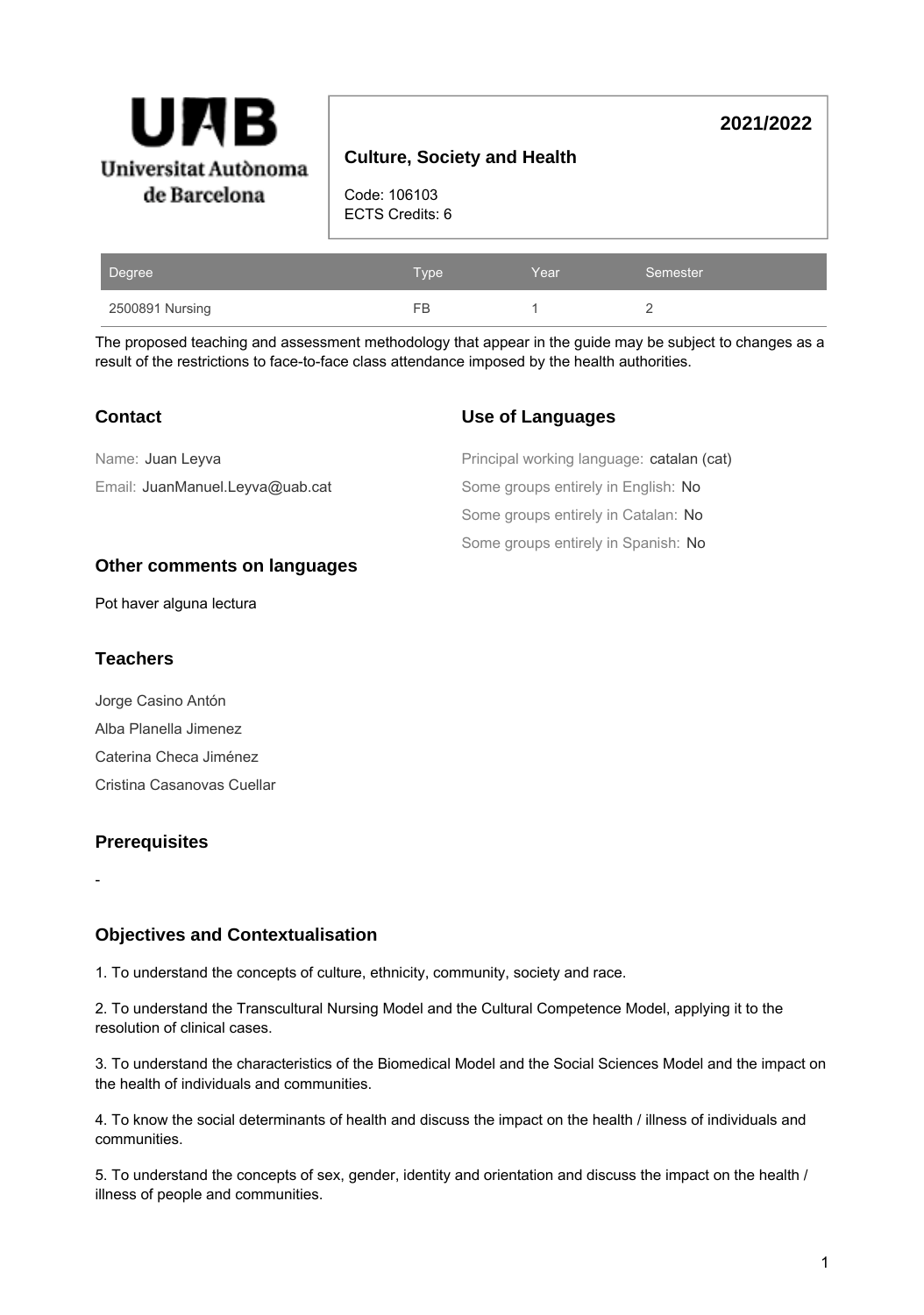6. To identify strategies to reduce discrimination and enhance tolerance towards diversity.

## **Competences**

- "Demonstrate an understanding of people without prejudice: consider physical, psychological and social aspects, as independent individuals; ensure that their opinions, values and beliefs are respected and guarantee their right to privacy, through trust and professional secrecy."
- Demonstrate that the interactive behaviour of the person is understood according to their gender, social group or community, within a social and multicultural context.
- Develop critical thinking and reasoning and communicate ideas effectively, both in the mother tongue and in other languages.
- Generate innovative and competitive proposals for research and professional activities.
- Students must develop the necessary learning skills to undertake further training with a high degree of autonomy.
- Students must have and understand knowledge of an area of study built on the basis of general secondary education, and while it relies on some advanced textbooks it also includes some aspects coming from the forefront of its field of study.

# **Learning Outcomes**

- 1. Acquire and use the necessary instruments for developing a critical and reflective attitude.
- 2. Analyse for different situations the available health and social health resources.
- 3. Analyse gender inequalities and the factors on which they are base from in different systems: family system, parents, economic, political, symbolism and educational systems.
- 4. Identify and explore the conduct that defines the interactive behaviour of the person according to gender, group and community.
- 5. Identify different explicative models of the health-illness binomial from a social perspective.
- 6. Identify psychosocial components of individuals and the values and beliefs that identify you as an autonomous, independent person.
- 7. Identify the factors that determine health and the central inequalities that can be observed in the social structure.
- 8. Identify the intersection between gender inequality and other types of inequality (age, class, race, ethnic group, sexuality and identity/expression, functional diversity, etc.)
- 9. Indicate the operations necessary to show understanding and respect for the individual as autonomous and independent individual.
- 10. Recognise the hierarchical relations that are established as a result of gender in social dynamics and the specificities that can be observed in the social and multicultural context.
- 11. Students must develop the necessary learning skills to undertake further training with a high degree of autonomy.
- 12. Students must have and understand knowledge of an area of study built on the basis of general secondary education, and while it relies on some advanced textbooks it also includes some aspects coming from the forefront of its field of study.
- 13. Use theoretical knowledge acquired to establish a relationship of trust.

## **Content**

1. Conceptual differences between race, ethnicity, culture, community among others.

2. Concepts of sex and gender. What is the gender perspective?

5. Sexist, racist and lgtbiqphobic violence. Early detection and prevention. Impact on the health of individuals and communities.

6. Beliefs in health and disease in different cultural groups in our context.

7. The social determinants of health.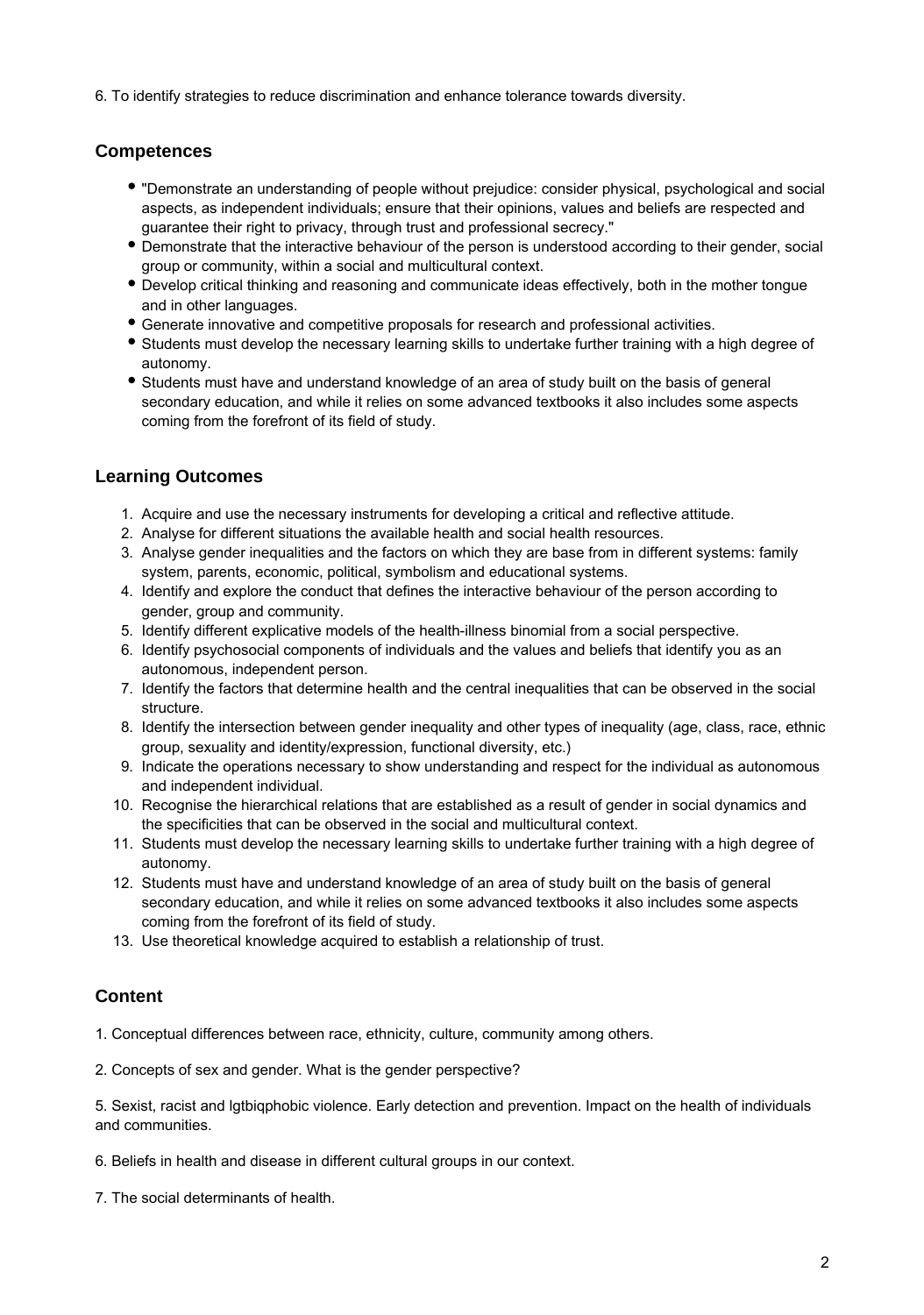- 8. Ethno-nursing.
- 9. Cultural competence: awareness, knowledge, skills and need.
- 10. Biopower. Biomedical model vs. social model.
- 11. Intersectionality.

#### **Methodology**

The course is divided into two major blocks:

1. Two hours lectures where the theoretical contents will be taught and discussion will be encouraged. These classes are taught in large groups, that is, with all the students enrolled in the subject.

2. Case discussion seminars. These activities are carried out with a medium group and each group is assigned a teacher who will monitor and teach. Attendance at seminars is mandatory.

Annotation: Within the schedule set by the centre or degree programme, 15 minutes of one class will be reserved for students to evaluate their lecturers and their courses or modules through questionnaires.

#### **Activities**

| <b>Title</b>     | <b>Hours</b> | <b>ECTS</b> | <b>Learning Outcomes</b>  |
|------------------|--------------|-------------|---------------------------|
| Type: Directed   |              |             |                           |
| Lecture          | 30           | 1.2         | 1, 5, 6, 7, 8, 12, 11, 10 |
| Seminar          | 20           | 0.8         | 1, 2, 4, 9, 10, 13        |
| Type: Autonomous |              |             |                           |
| Self-study       | 98           | 3.92        | 1, 3, 4, 8, 12, 11        |

#### **Assessment**

The exam is a test with multiple choice questions with a single correct answer. This activity is individual.

At the end of each seminar each student must present a written paper that resolves the issues worked on on a case-by-case basis. In addition, this resolution of the case must be presented orally to the rest of the group and answer the questions / reflections that both teachers and students may ask. This activity is group.

At the end of the course each student must present a self-assessment report in which he critically, honestly and thoughtfully explains what his strengths and weaknesses have been, as well as the causes and possible ways to solve it. This self-assessment must be quantitative and qualitative and always in relation to the achievement of the objectives set by the subject.

Any sign of plagiarism or abuse between classmates or teacher will be reported to the degree coordinator to elevate the event to the appropriate committee and take the necessary measures that may involve the immediate suspension of the subject.

Each activity must be passed with a minimum of 4 points to be able to calculate the final grade. In case of counting the subject will appear as suspended and the student will have to recover in the established dates.

### **Assessment Activities**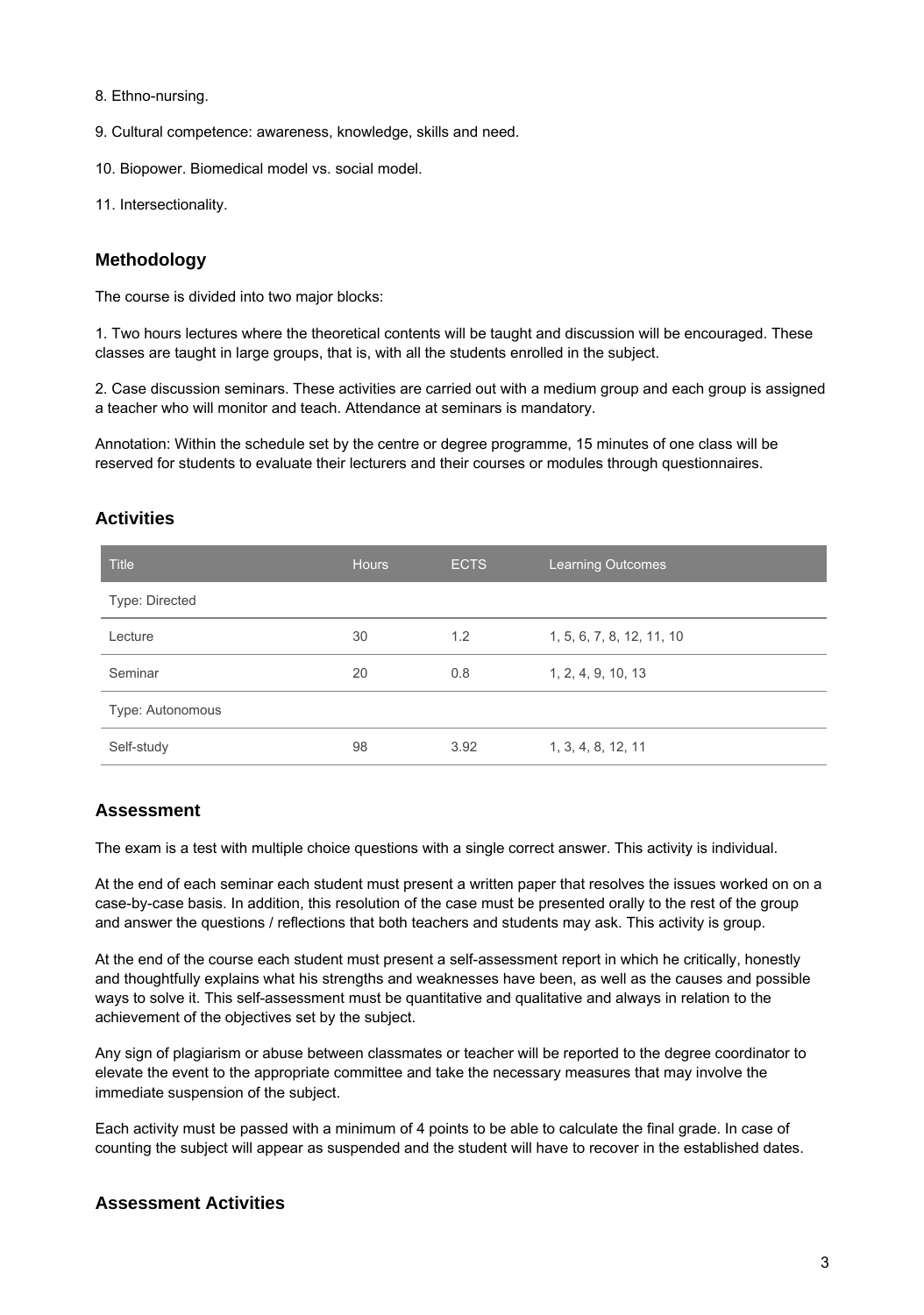| <b>Title</b>       | Weighting | <b>Hours</b> | <b>ECTS</b> | <b>Learning Outcomes</b>               |
|--------------------|-----------|--------------|-------------|----------------------------------------|
| Essays             | 25%       | 0            | $\Omega$    | 1, 2, 3, 4, 9, 10                      |
| Oral presentations | 25%       | 0            | 0           | 2, 3, 5, 6, 7, 4, 8, 9, 12, 11, 10, 13 |
| Self-assessment    | 10%       | 0            | $\Omega$    | 1, 12, 11                              |
| Test               | 40%       | 2            | 0.08        | 3, 6, 7, 4, 8, 9, 12, 11               |

## **Bibliography**

Goffman, E. (2008). Estigma: la identidad deteriorada. En Amorrortu (Ed.), Journal of occupational medicine and toxicology (London, England) (2a. ed., Vol. 2).

Heras González, P. (2005). La medicalización desde el punto de vista de los/as actores/actrices: la influencia en su identidad, perspectiva antropológica. En Mari Luz Esteban Galarza & J. P. Góme (Eds.), La salud en una sociedad multicultural: desigualdad, mercantilización y medicalización. X Congreso de Antropología (pp. 43-61).

Leyva-Moral, J. M. (2006). Homosexual y adolescente. Rol de Enfermería, 29(9), 11-16.

Leyva-Moral, J. M. (2011a). Climaterio, competencia cultural y cuidados de enfermería. Rol de Enfermería, 34 (9), 5.

Leyva-Moral, J. M. (2011b). La relación entre las mujeres inmigrantes ecuatorianas climatéricas y los profesionales de la salud: una asignatura pendiente. Index de Enfermería, 20(4), 224-228.

Leyva-Moral, J. M. (2012). El climaterio y la biomedicina: reflexiones desde la enfermería y la sociología de la salud y la enfermedad. Revista ROL de enfermería, 35(3), 20-26.

López Rodríguez, S. (2019). El devenir «mujer» en Simone de Beauvoir. Dos Bigotes.

Marrero González, C. (2013). Competencia cultural: enfoque del modelo de Purnell y Campinha-Bacote en la práctica de los profesionales sanitario. ENE. Revista de Enfermería, 7.

McFarland, M. R. ., & Hiba B. Wehbe-Alamah. (2018). Leininger's transcultural nursing: concepts, theories, research, & practice . McGraw-Hill ,.

Moral, J. M. L. (2014). Ladominación del cuerpo femenino: análisis feminista del climaterio y las prácticas de cuidado profesional. Ene. https://doi.org/10.4321/s1988-348x2014000100005

Pérez-Ciordia, I. (2011). Las «no enfermedades» y la medicalización. JANO, 00, 73-76.

Purnell, L. D. (2005). The Purnell Model for Cultural Competence. The Journal of Multicultural Nursing & Health, 11(2), 7-15.

Roura, M., Domingo, A., Leyva-Moral, J. M., & Pool, R. (2015). Hispano-Americans in Europe: what do we know about their health status and determinants? A scoping review. BMC public health, 15(1), 472. https://doi.org/10.1186/s12889-015-1799-x

Serra Galceran, M., Mestres Camps, L., González Soriano, M., Leyva-Moral, J. M., De Dios Sánchez, R., & Montiel Pastor, M. (2013). Competencia clínico cultural: Análisis de la capacitación de los profesionales de la salud. Index de Enfermería, 22(1-2), 16-19. https://doi.org/10.4321/s1132-12962013000100004

Societat Catalana de Medicina Familiar i Comunitària. (2013). Violencia de género y Atención Primaria de Salud: una visión desde la consulta. Editorial Médica Panamericana.